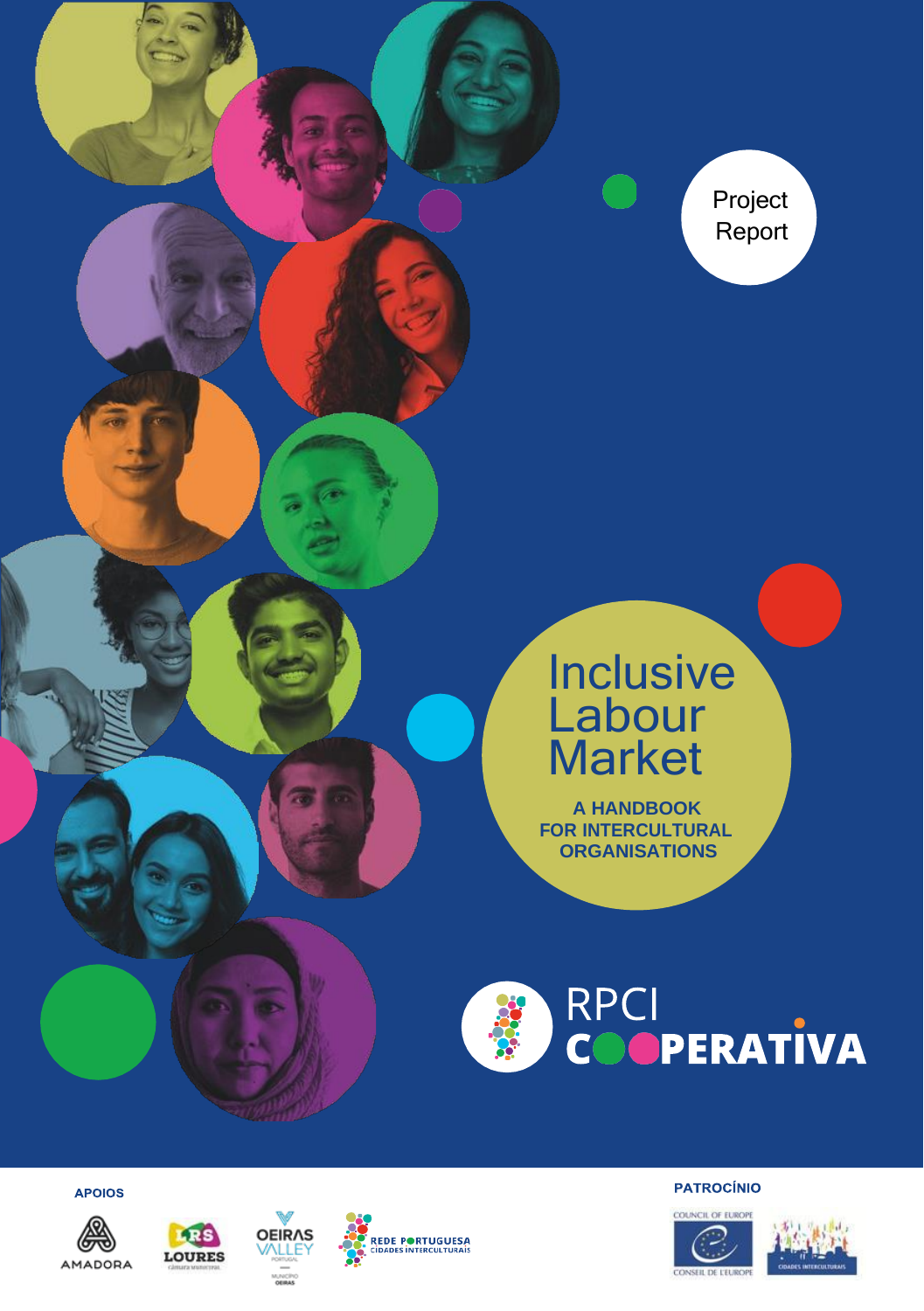

The **Portuguese Network of Intercultural Cities (RPCI)** was born in 2012. In 2021, it was registered as a Cooperative under the Portuguese national law. It belongs to the Intercultural Cities Network, an international network of inclusive cities created by the Council of Europe in 2008.

Its main goal is to support cities in reviewing their diversity and inclusion policies through an intercultural lens, and developing comprehensive intercultural strategies to manage diversity positively and realise the diversity advantage.

**The cities of Amadora, Loures and Oeiras, in particular, have cooperated more actively** in RPCI's Inclusive Recruitment project. They were instrumental in answering questions about diversity and inclusion with regards to hiring migrant people.

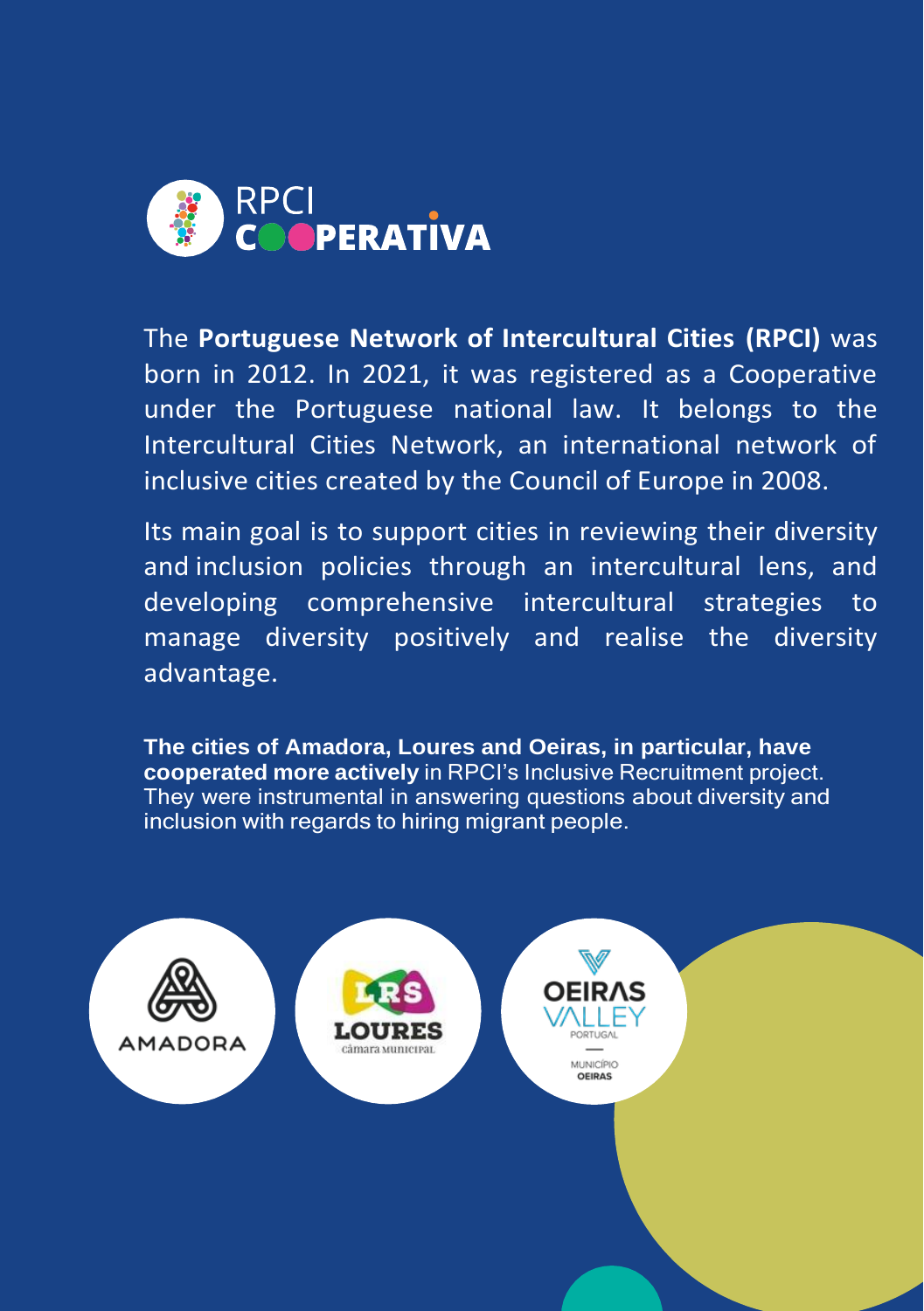D3



The opinions expressed in this work are the responsibility of the authors and do not necessarily reflect the official policy of the Council of Europe.

Authors: Cooperativa Rede Portuguesa de Cidades Interculturais -RPCI

> Intercultural Cities Unit, © Council of Europe

Council of Europe, December 2021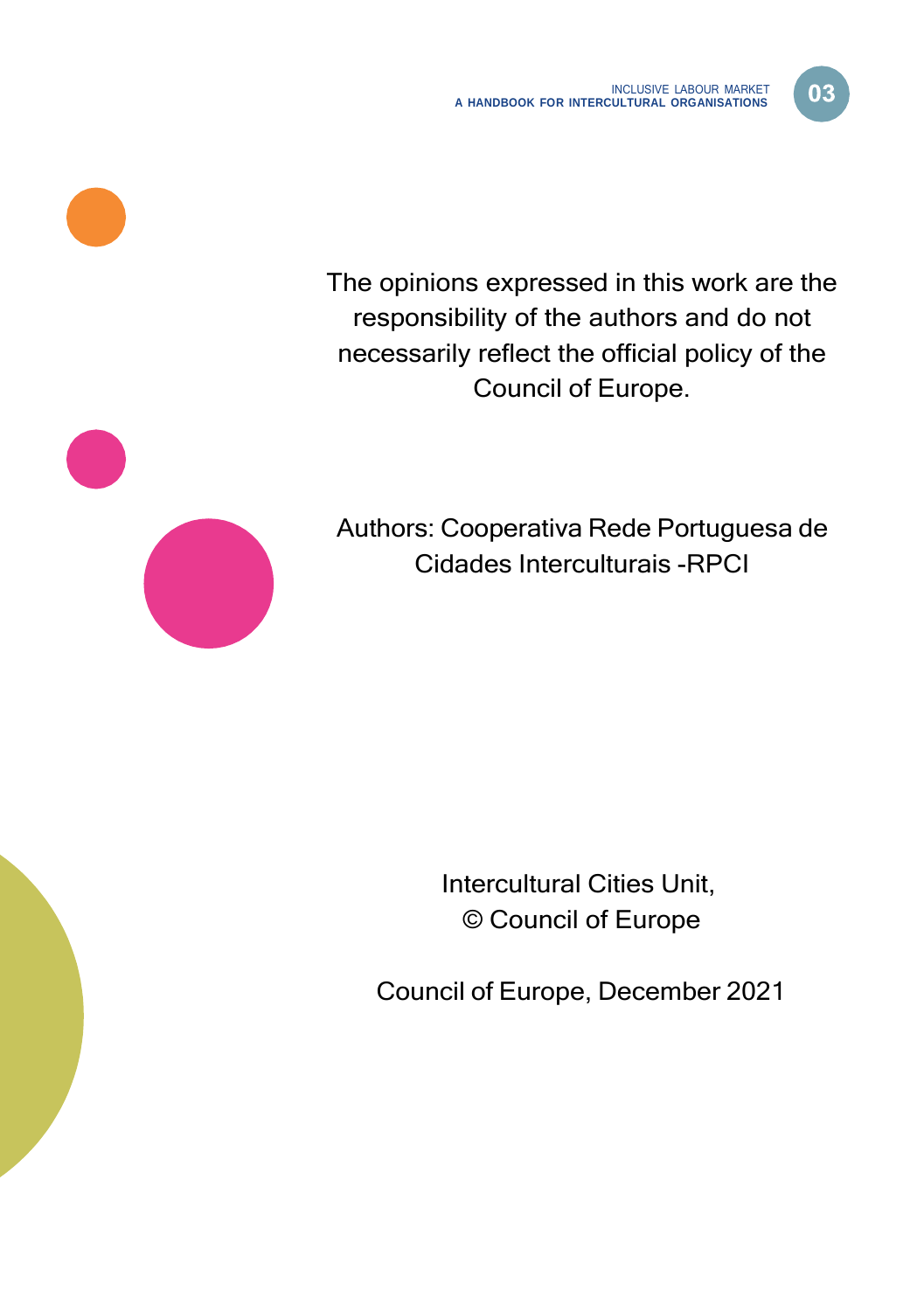







#### **Portuguese Intercultural Cities- RPCI**

#### **Grant Agreement GA.DGII.746.2021 report "Inclusive Employment" 2021**

#### **Index**

| Inclusive Recruitment - Podcast Episode. <b>Construent and the Inclusive Recruitment - Podcast Episode.</b> |  |
|-------------------------------------------------------------------------------------------------------------|--|
|                                                                                                             |  |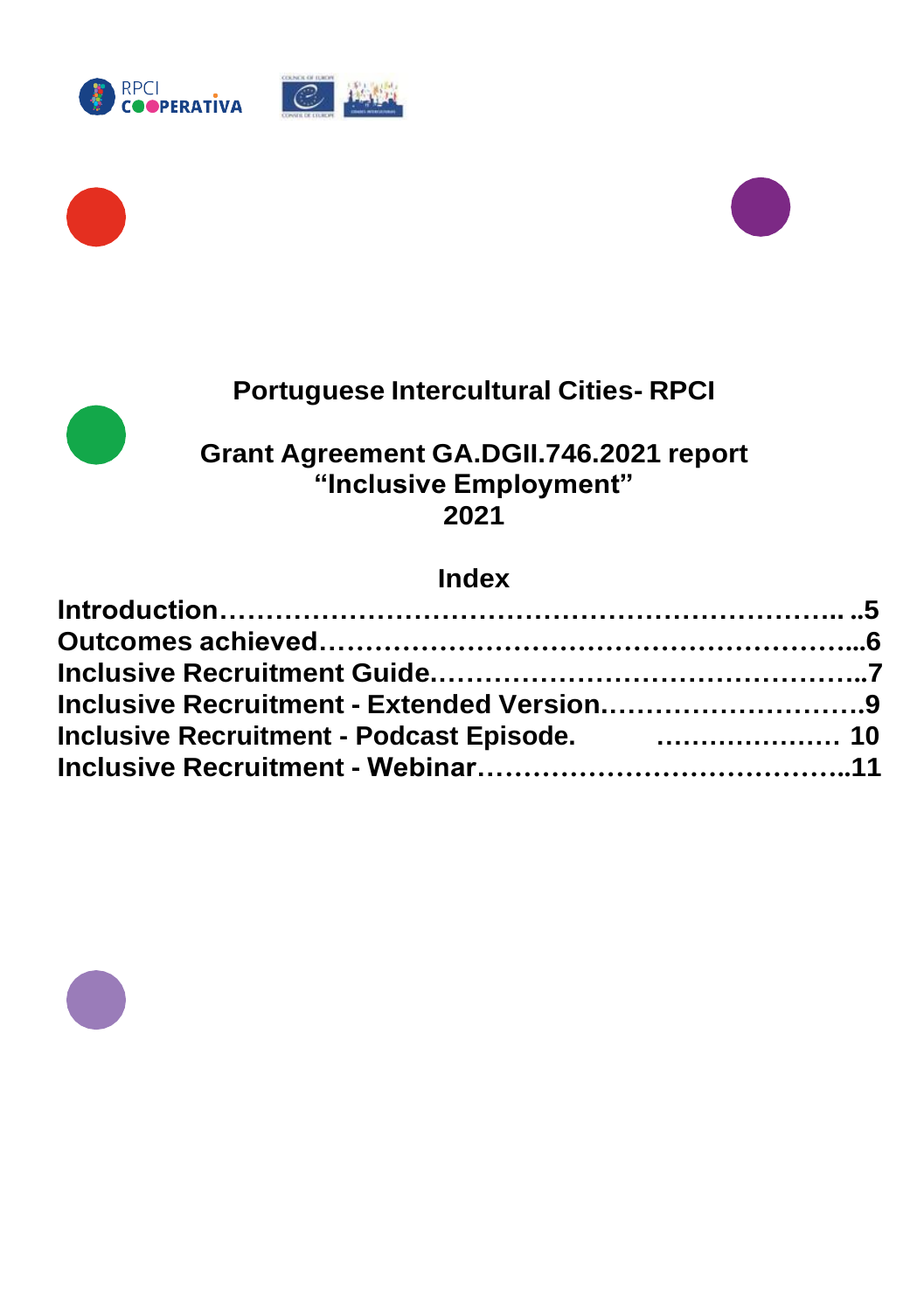05

<span id="page-4-0"></span>

This action was sponsored through a Council of Europe grant, under the ICC intercity grants' scheme. It aimed to develop an inclusive recruitment guide to provide information on labour laws for Portuguese companies, on areas such as migration legislation and workplace inclusion. The work was developed through monthly meetings gathering the participating cities and the Cooperative in charge of the coordination of the Portuguese network of Intercultural Cities (RPCI) to share progress and make decisions on ways forward.

The overall goal of the project was to raise awareness on the advantages of diversity and inclusion and to increase available and reliable information for employers, manly through:

- Production of an information leaflet explaining in an easy language the legislation applicable and the advantages of diversity and inclusion strategies for employers (with testimonials of companies that hired migrants, including undocumented migrants);
- Production of a leaflet for migrants and newcomers with information about legislation, rights, responsibilities and opportunities (in several languages);
- 1 awareness raising session for employers;
- Development of a "Inclusive Employers starters pack".

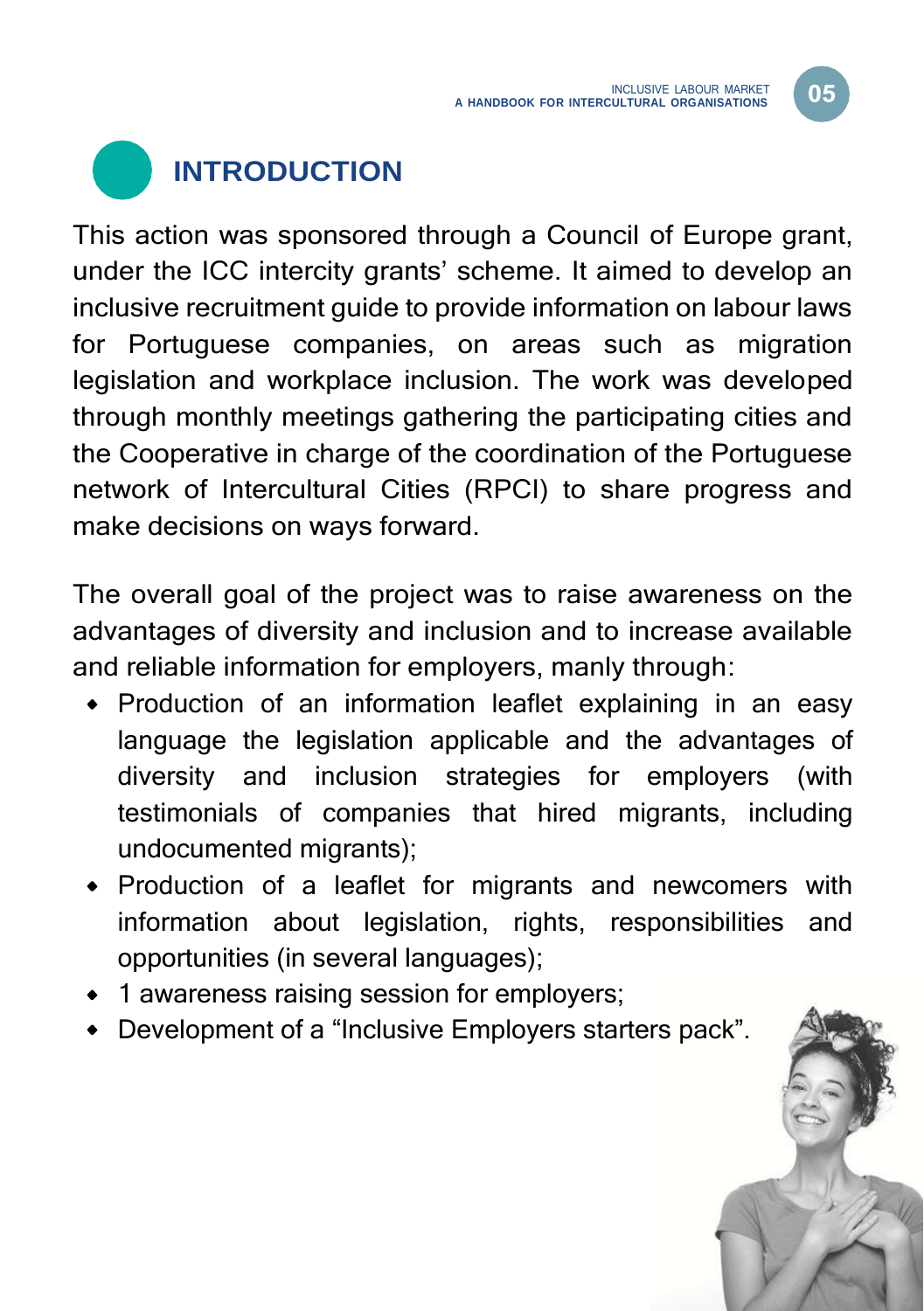**At the end of the project anawareness raising session with 20 employers was held and a "starters pack" in ENG and PT was disseminated. This report aims to summarise the results achieved and the activities that tookplace within the Grant.**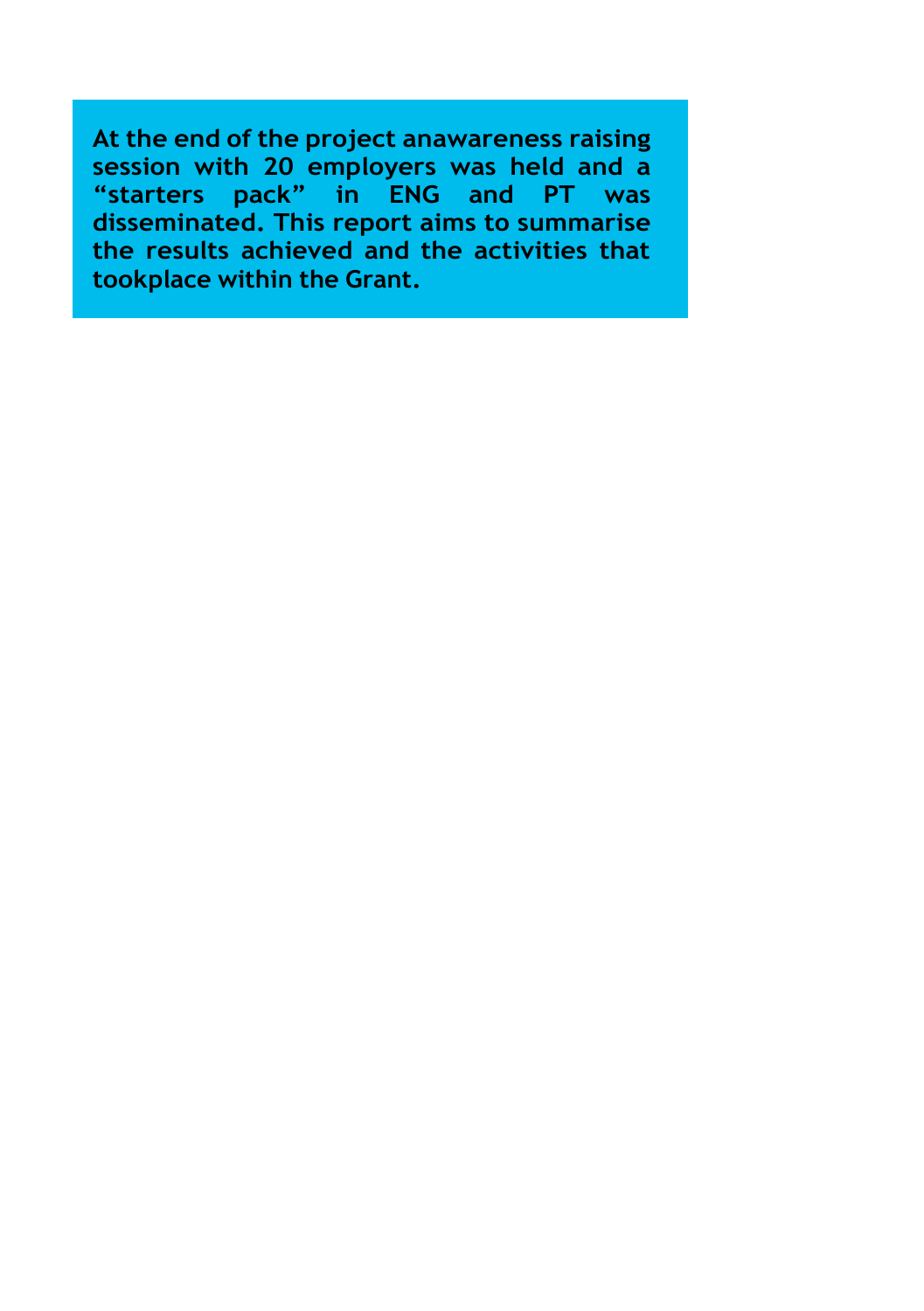<span id="page-6-0"></span>



# **Outcomes achieved**

# **Inclusive Recruitment** Guide

- **4500 copies** of the inclusive recruitment guide produced;
- Digital version of the guide published on RPCI website:
- and made available into **7 languages** (Portuguese, English,French,Bengali, Nepali, Farsi, Arabic)

## **Inclusive Recruitment** - Extended Version

**Legal** and practical information about inclusive recruitment and Integration made available in digital format on RPCI website and available in **2 languages** (Portugueseand English)

#### **Podcast Episode**

1 Episode about Inclusive Recruitment recorded

## Webinar

- 1 webinar featuring 2 big Companies and 2 migrants sharing experiences;
- 66 people present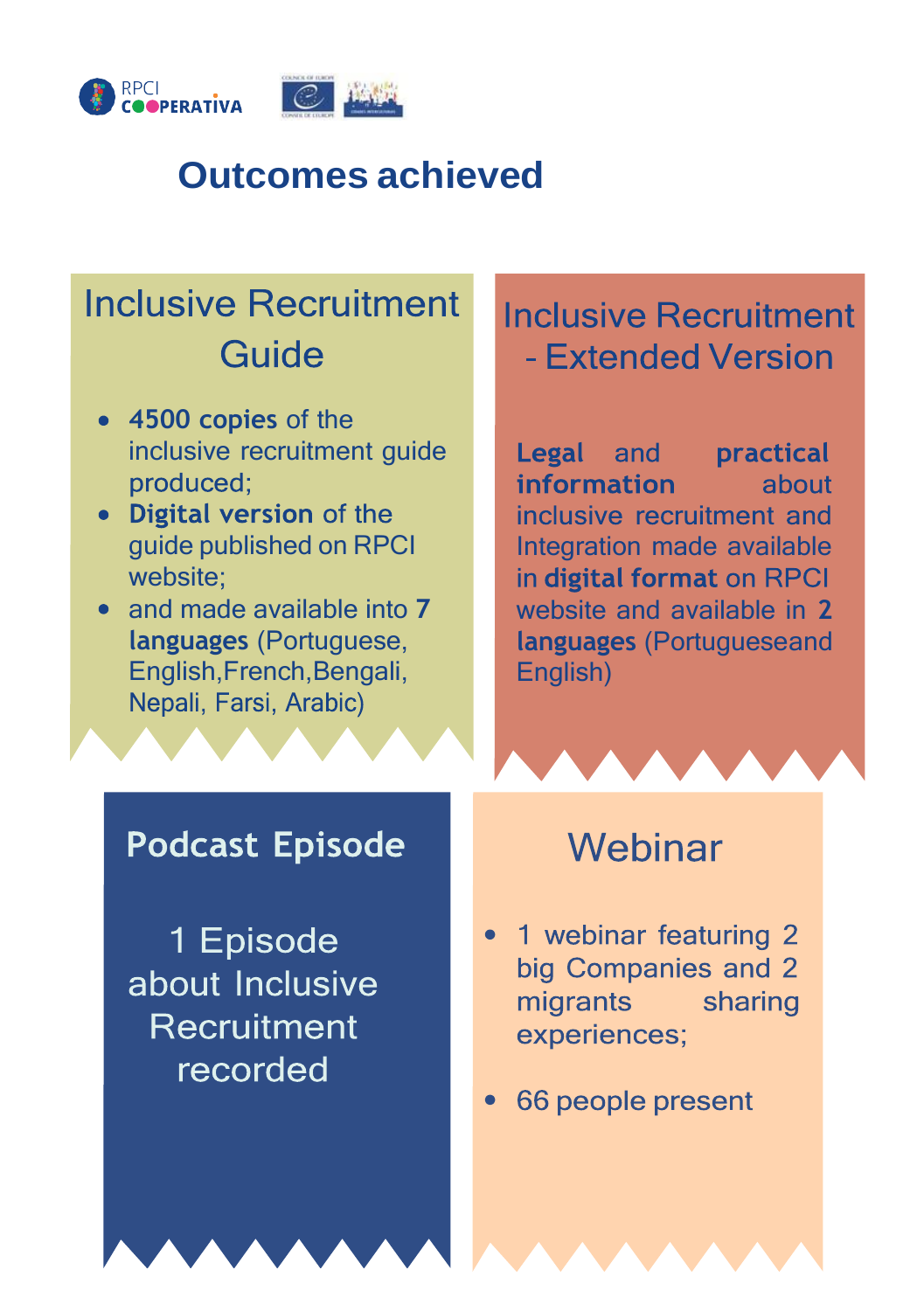Noting the **good feedback** received, we **expanded** the project deliverables and further produced a podcast. **In addition,** we printed 1500 copies more than expected. During the project implementation, we further decided not to produce the 2 leaflets, but rather to **merge information** for migrants searching for a job and information aimed at employers in one single tool that could benefit both sides.

The result was the production of the "**Employers starters pack"**

## **Inclusive Recruitment** Guide

.

The inclusion of migrant people in the labour market hasbeen one of the most discussed and urgent issues in recent years. Portugal stands out for having legislation that allows the regularisation of migrants through work, called **"expression of interest"** and that could be used as i**nspiration by many other countries** in the world. However, interviews with participating cities, migrants and companies, diagnosed that the practice and **enforcement** of the law is problematic, and this often makes inclusion and diversity inthe labour market difficult. With that in mind, we developed aguide addressing two important issues: **legal clarification and advice on diversity and inclusion practice and policies.**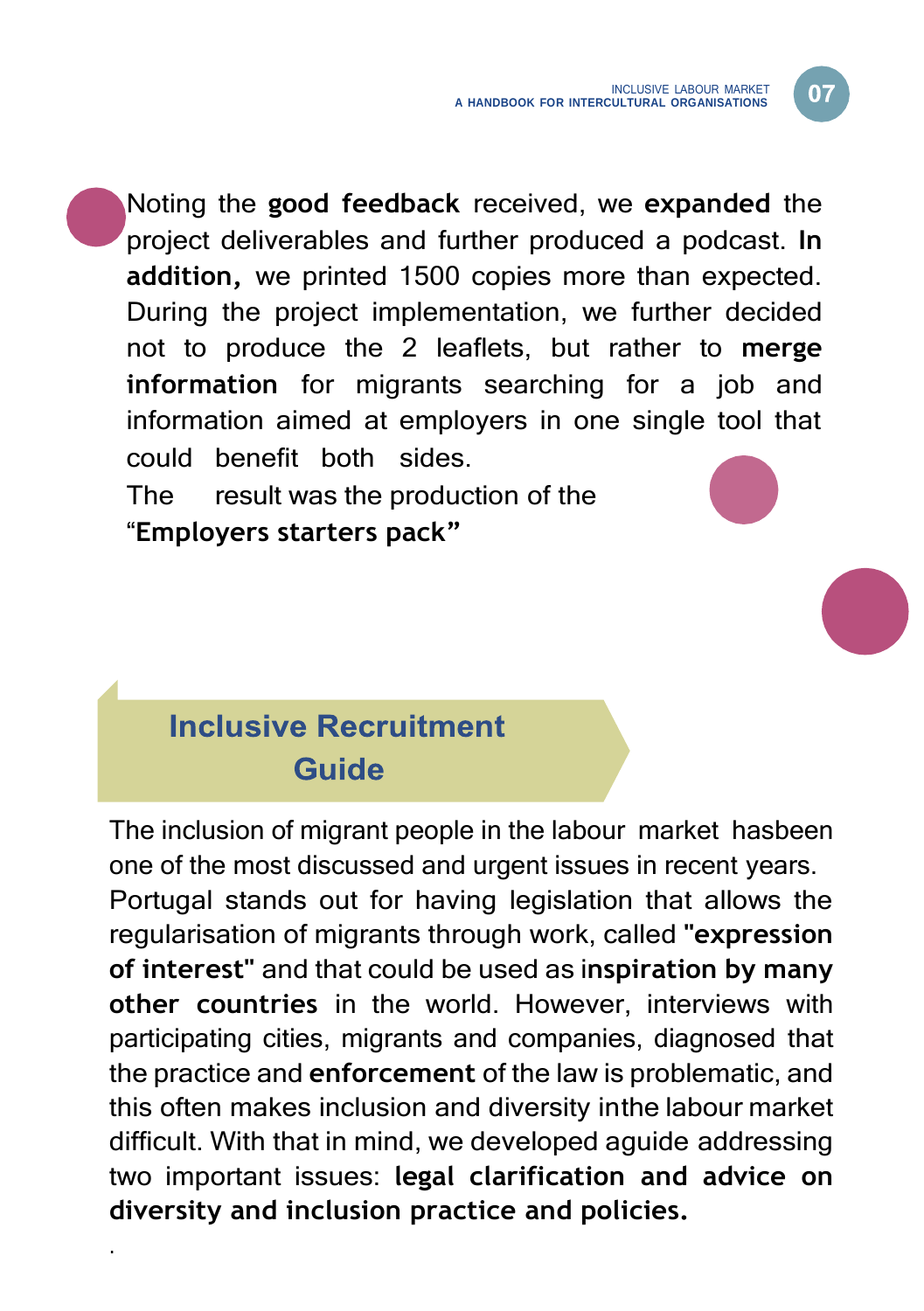



Our idea is that this material can be used both bycompanies and by people who are looking for a job. Therefore, we brought practical information, indicated official sources and interviewed the High Commission for Migration (ACM) to collect further information. For access to decent work to be enjoyed by all without discrimination, society and employers must fully understand the current legislation

We also brought information to companies on how they can have a more diverse and inclusive work environment. We introduced recruiting and analytics tools. In addition, we listed tips for migrant people on how they can stand out in the Portuguese labour market.

**The guide was published in [Portuguese,](https://wwwcidadesinterculturais.files.wordpress.com/2021/11/rpci_folheto_17112021.pdf) [English,](https://wwwcidadesinterculturais.files.wordpress.com/2021/12/rpci_folheto_digital_inglecc82s.pdf) [French,](https://wwwcidadesinterculturais.files.wordpress.com/2021/12/rpci_folheto_digital_francecc82s.pdf) [Nepali,](https://wwwcidadesinterculturais.files.wordpress.com/2021/12/rpci_folheto_digital_nepali.pdf) [Bengali,](https://wwwcidadesinterculturais.files.wordpress.com/2022/01/rpci_folheto_digital_bengali.pdf) [Arabic](https://wwwcidadesinterculturais.files.wordpress.com/2022/01/rpci_folheto_digital_arabic1.pdf) and Farsi. The guide is available on the RPCI website (digital format) and also in physical format to be distributed by the 3 cities (4.500 copies were printed)**

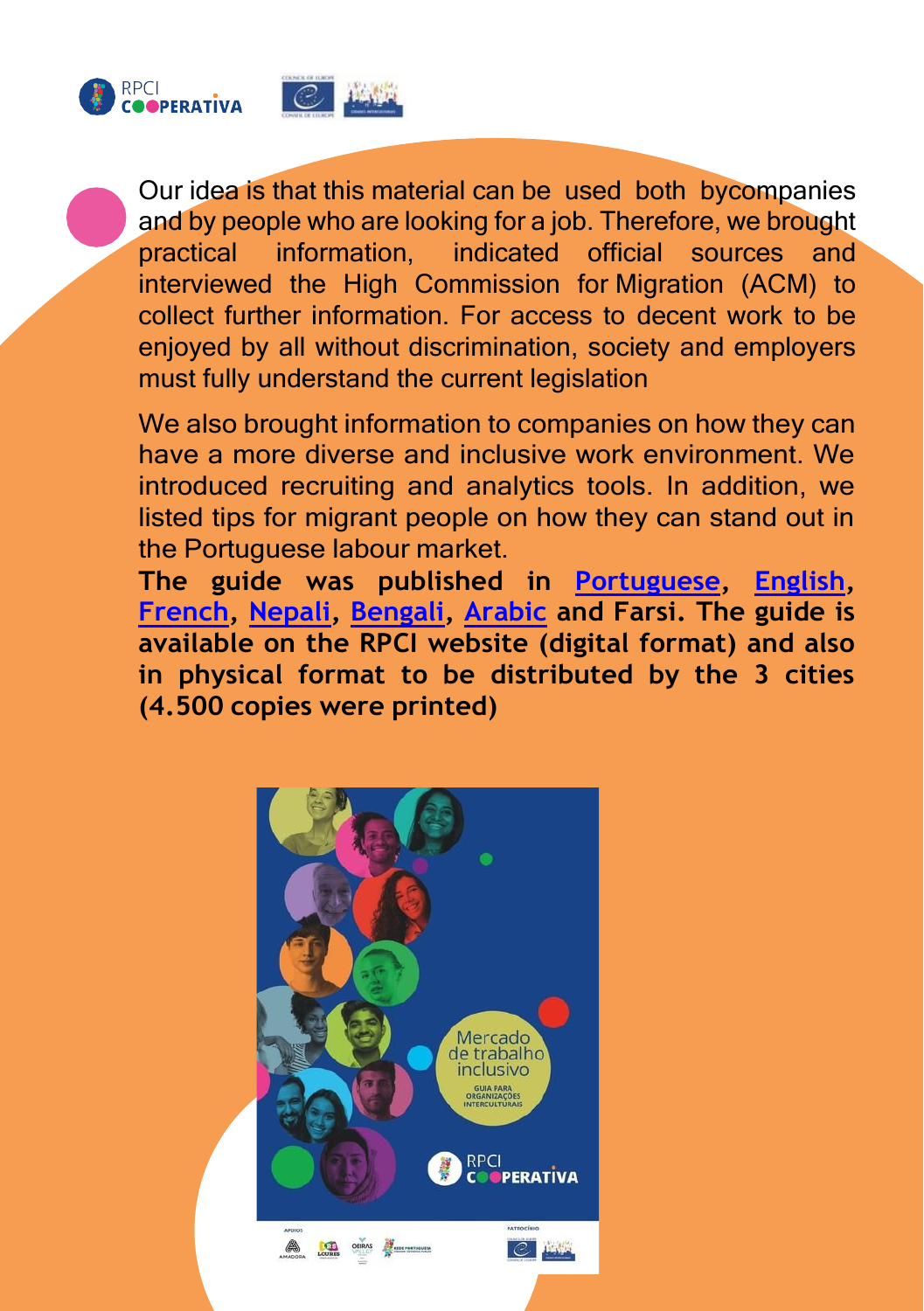## <span id="page-9-0"></span>**Inclusive Recruitment - Extended Version**

Throughout our project, we realised that there was a **lot of important information that would not fit in the guide.** The main leaflet needed to be practical and succinct. Therefore, we decided to create an **additional product**, longer and more complex, with more in-depth information that could be used as a complement to the quide, including inspiring practice from cities and companies.

**This longer guide also fulfilled the goal of being a "employers starters pack", as envisioned.**

In this material, we also brought information about relevant international treaties of the United National and the European Union, in relation to the human right to migrate. We also created a step-by-step approach to inclusive recruitment, added inspiring practice from companies and cities, and provided links to several other references already published in Portugal and around the world.

**This version was published only in digital format, in [Portuguese](https://wwwcidadesinterculturais.files.wordpress.com/2021/11/rpci_folheto_17112021.pdf) and [English.](https://wwwcidadesinterculturais.files.wordpress.com/2021/12/guia-completo_recrutamento-inclusivo_en1.pdf)**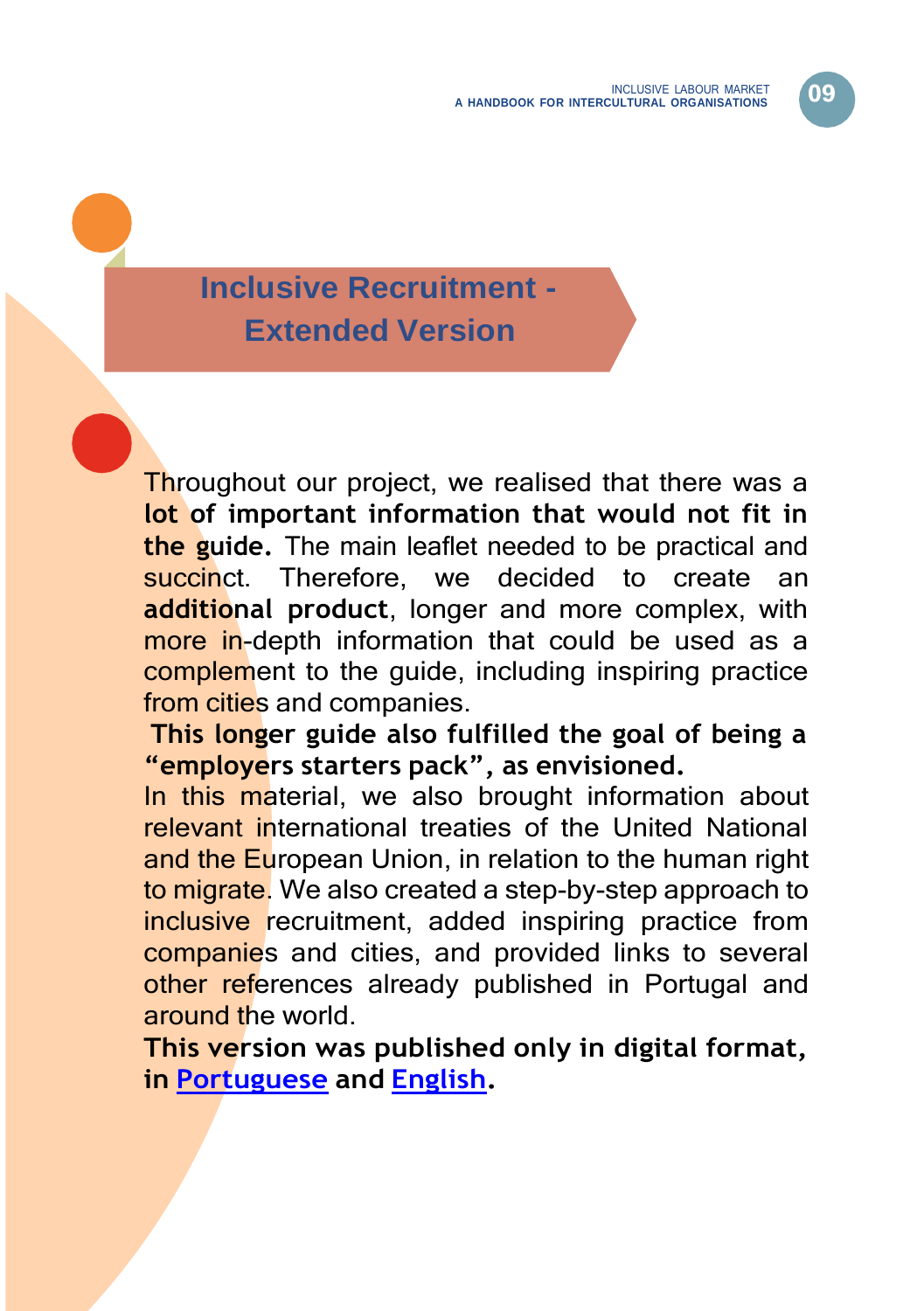



# **Inclusive Recruitment Podcast Episode**

Before preparing the written material, we conducted interviews with companies, lawyers and migrants. However, we realised that, no matter how hard we tried, a lot of valuable information was lost from "spoken to written". So, we thought: **why not make a podcast?**

We carried out research, looked for a free programme, created the script made already two recordings. We will release those next year. We recorded one episode about inclusiverecruitment with the ACM legal advisor (our first interviewee), and wish to go further and bringcompanies to talk about their experiences, as wellas migrants and other stakeholders.

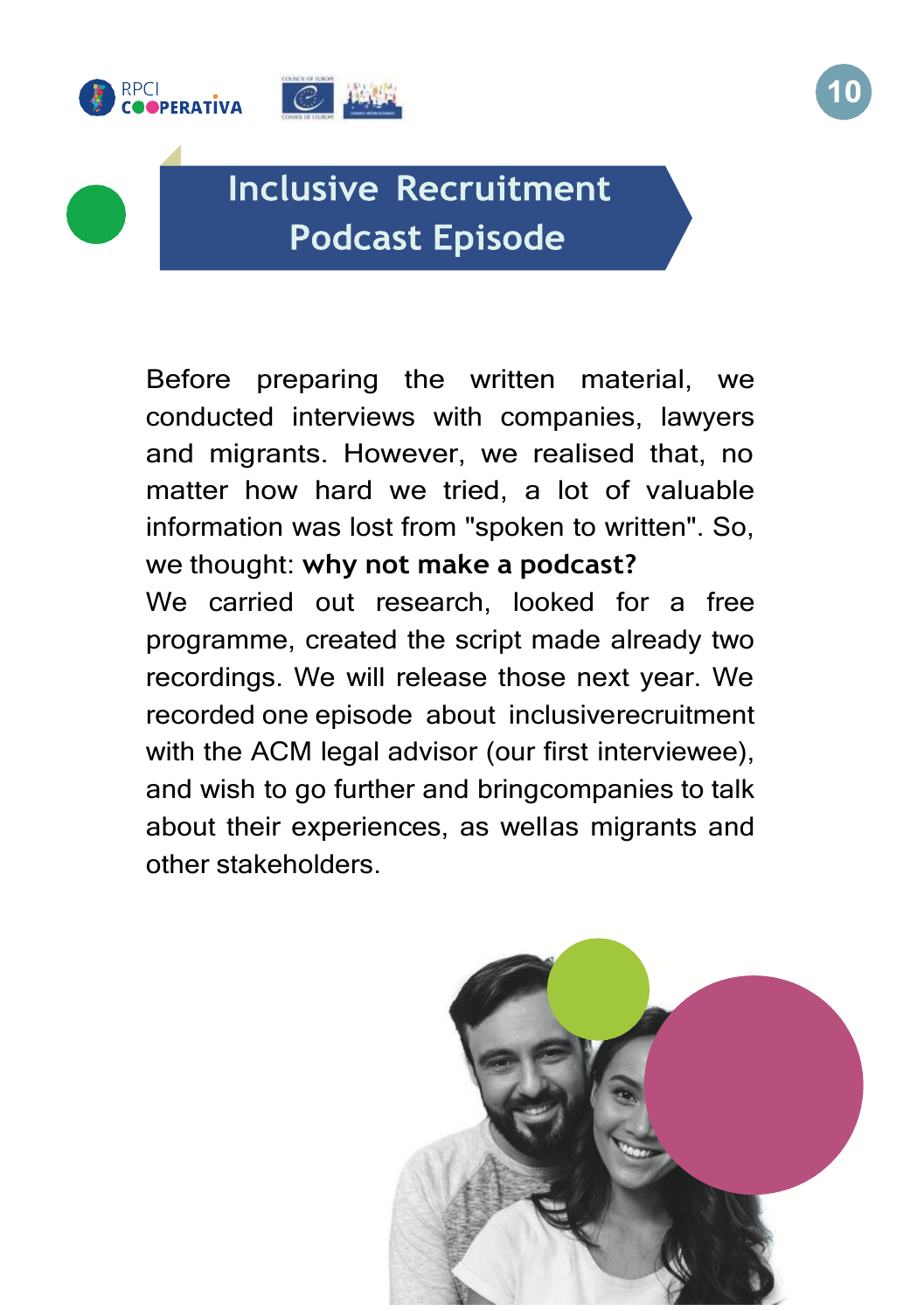### **Inclusive Recruitment - Webinar**

The inclusive recruitment webinar took place on 19 November 2021 and gathered 66 participants, including representatives of participating cities, two migrant workers (from Brazil and Honduras), two managersof companies recruiting migrants (Ikea and Portugália, and a legal advisor of ACM.



Image: Webinar poster and program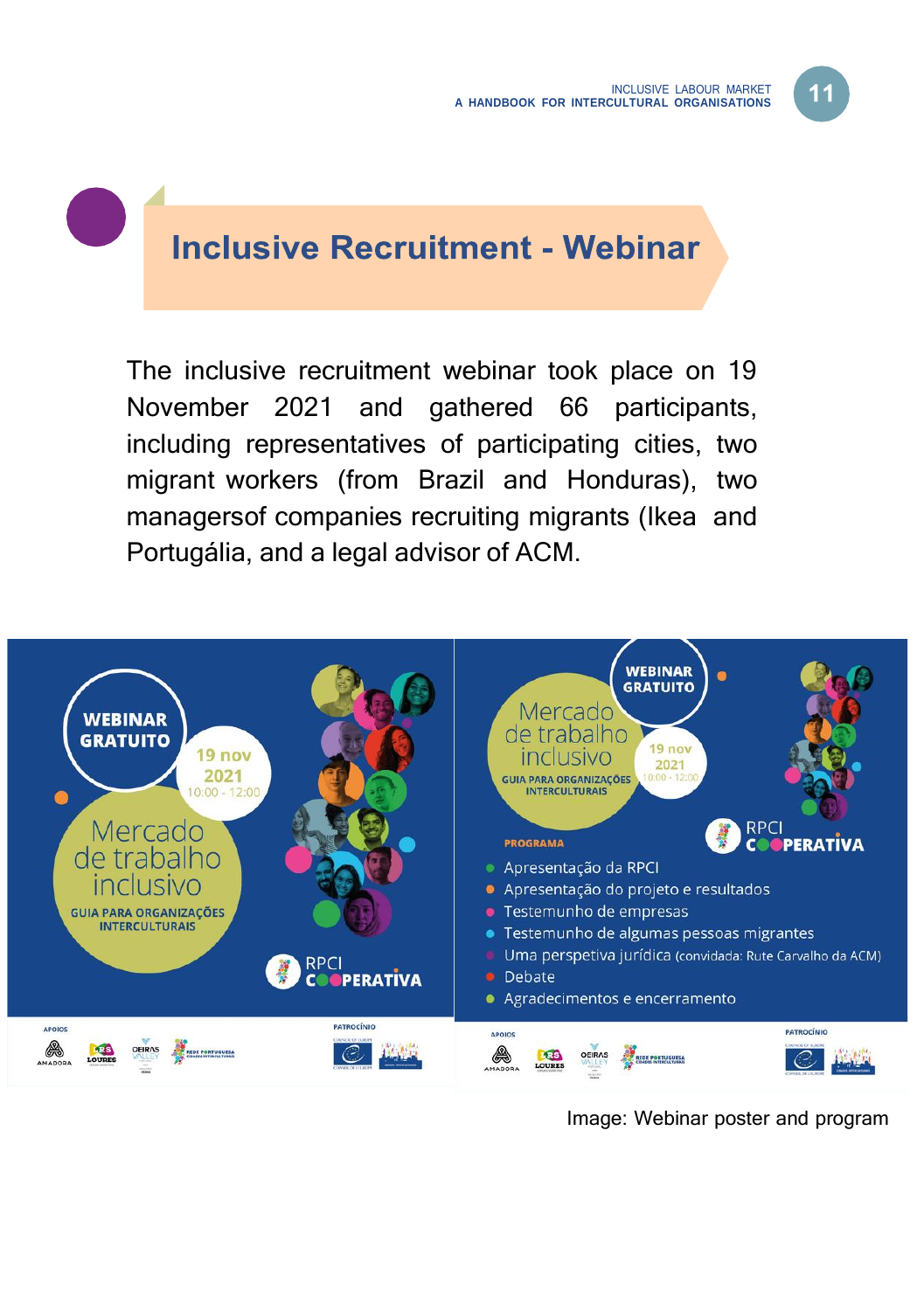



#### Image:Webinar presentations